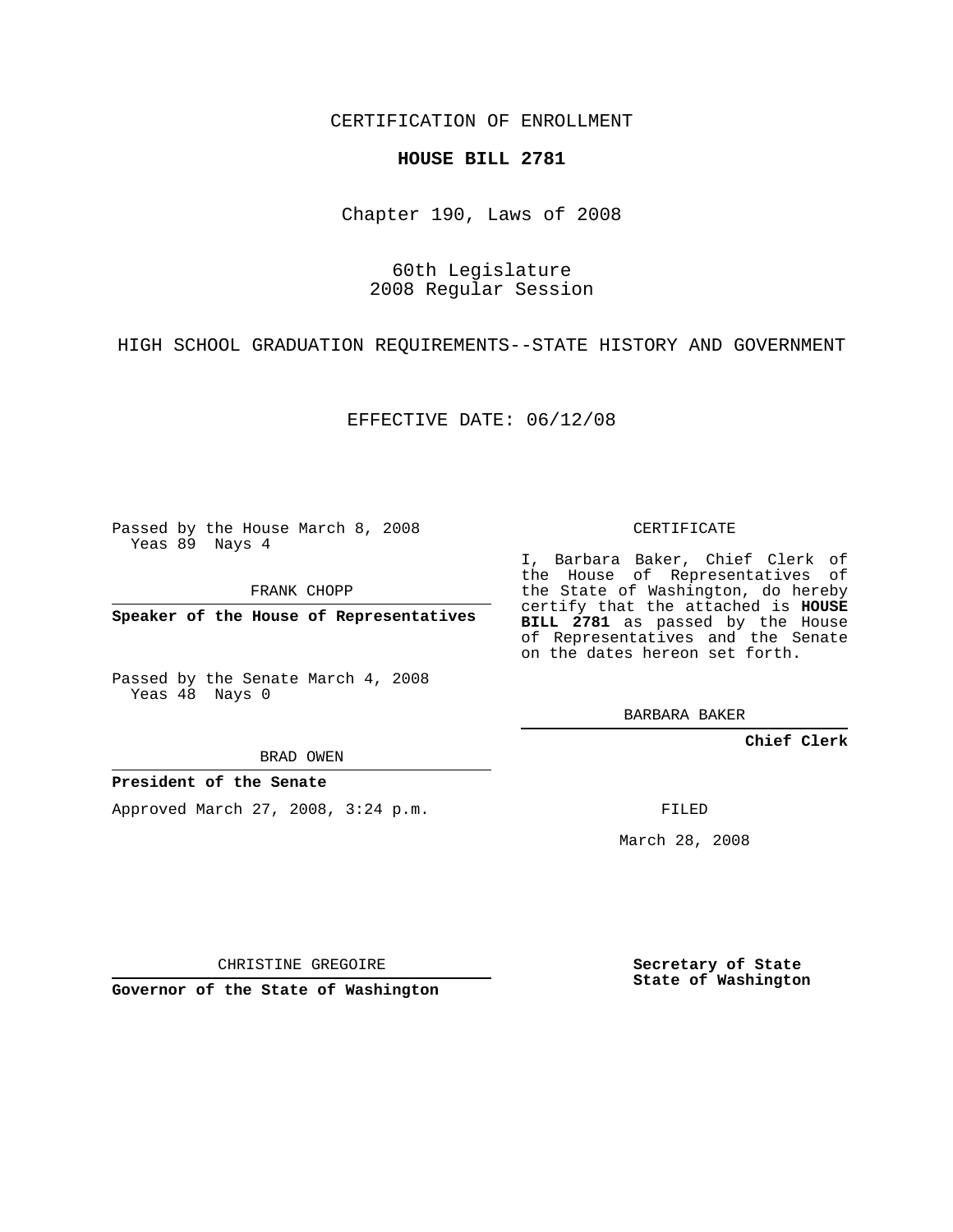## **HOUSE BILL 2781** \_\_\_\_\_\_\_\_\_\_\_\_\_\_\_\_\_\_\_\_\_\_\_\_\_\_\_\_\_\_\_\_\_\_\_\_\_\_\_\_\_\_\_\_\_

\_\_\_\_\_\_\_\_\_\_\_\_\_\_\_\_\_\_\_\_\_\_\_\_\_\_\_\_\_\_\_\_\_\_\_\_\_\_\_\_\_\_\_\_\_

## AS AMENDED BY THE SENATE

Passed Legislature - 2008 Regular Session

**State of Washington 60th Legislature 2008 Regular Session By** Representatives Wallace, Chase, Sells, Conway, Morrell, Haigh, Hankins, and Santos

Read first time 01/16/08. Referred to Committee on Education.

 AN ACT Relating to enhancing Washington state history and government course requirements for high school graduation; adding a new section to chapter 28A.230 RCW; and creating a new section.

BE IT ENACTED BY THE LEGISLATURE OF THE STATE OF WASHINGTON:

 NEW SECTION. **Sec. 1.** The study of the state's history and government is vital to providing a well-rounded education to students. It is important for students to have a firm understanding of where we have come from as a state and the institutions that guide and serve citizens of the state. It is equally important to provide students with context for the information that enables them to apply it to the present and future, with an understanding of Washington's place in our country and the broader global community.

 The legislature finds that the current high school graduation requirements for coursework in Washington state history and government should be enhanced to ensure students understand the complex issues of today's world and Washington's place in the global community. It is therefore the intent of the legislature to modernize high school graduation requirements for coursework in Washington state history and government.